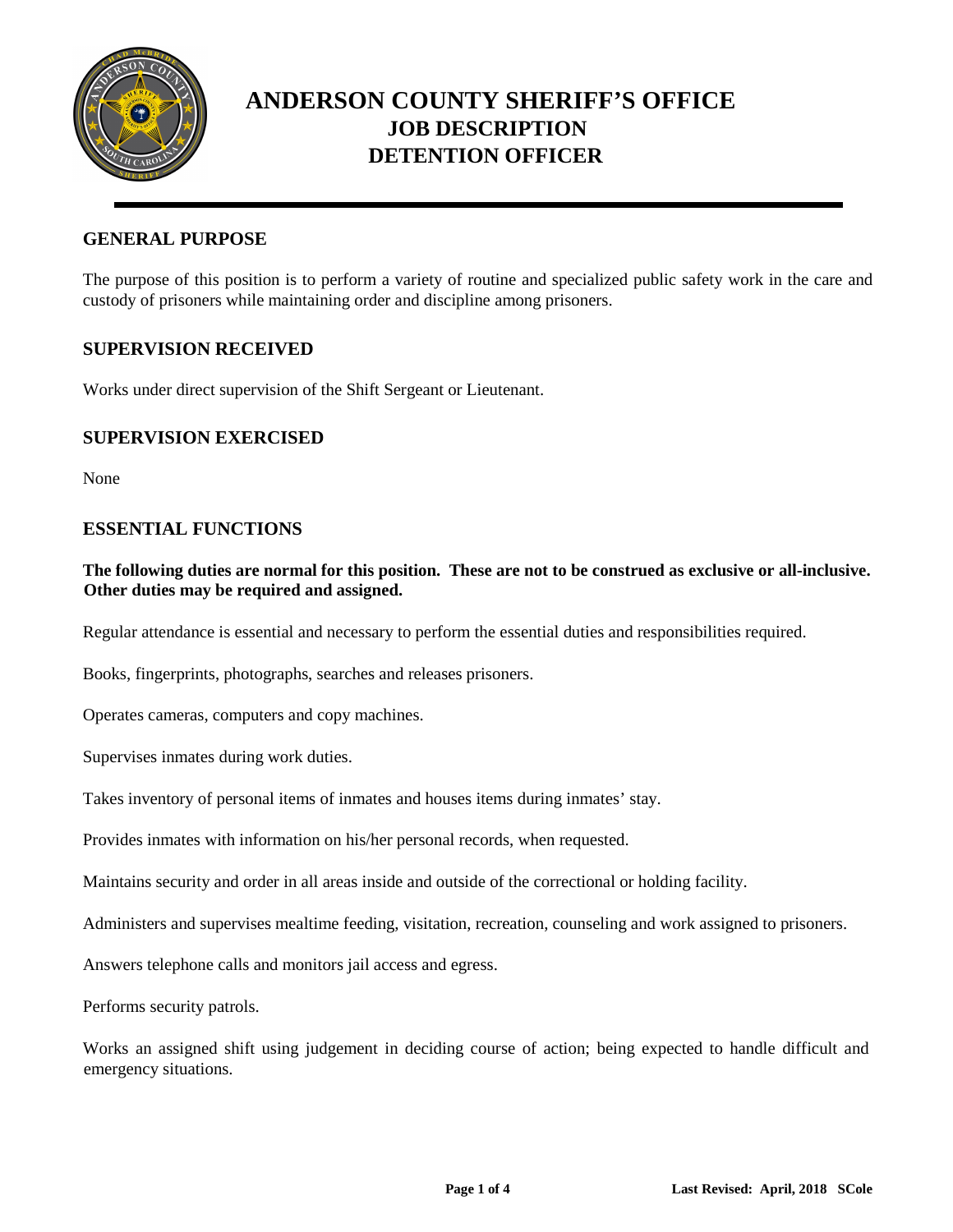

Carries out duties in conformance with Federal, State and County laws and ordinances.

Responds to emergency radio calls and investigates incidents, crimes, disturbances, disputes, fights, abuse of drugs, etcetera, among prisoners. Takes appropriate law enforcement action.

Accompanies inmates to and from medical facilities.

Prepares a variety of reports and records: incident reports, inmate work roster, extradition waivers, personal property of inmates' releases, weekend inmate sheet, and detainer forms.

## **PERIPHERAL DUTIES**

Coordinates activities with other officers or departments, as needed. Exchanges information with officers in other law enforcement agencies, as needed and assigned.

Maintains assigned equipment, supplies and facilities.

Maintains contact with public, court officials, and other County officials in the performance of operating activities.

Serves as a member of various employee committees.

Performs other related duties, as assigned.

### **MINIMUM QUALIFICATIONS**

High school diploma or GED;

Must be a US Citizen;

Must be at least 21 years old;

Must possess, or be able to obtain by time of hire, a valid SC Driver's License with no history of suspension or revocation in any state;

Must pass a background investigation; and

Must pass a drug screen.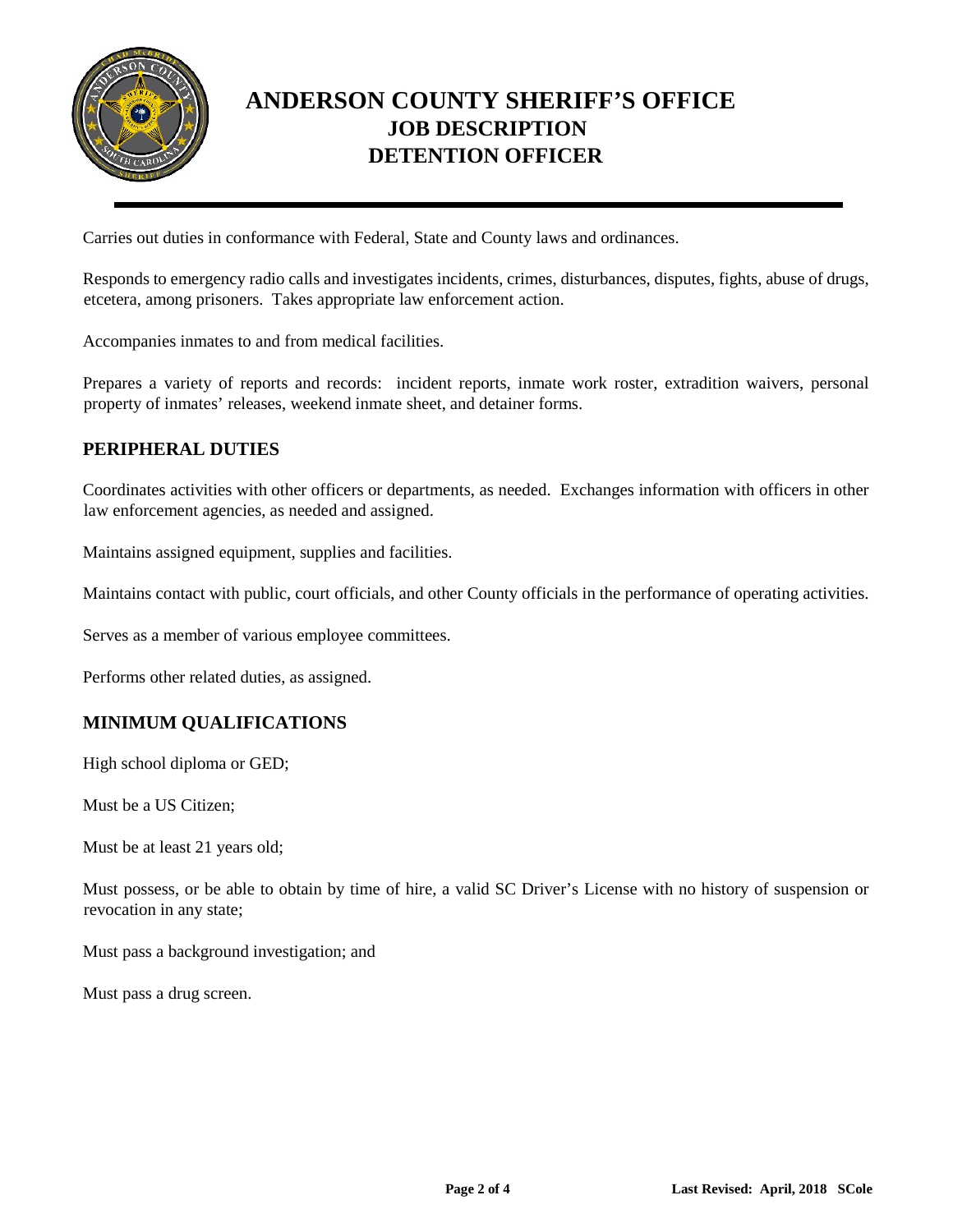

## **SPECIAL REQUIREMENTS**

Must obtain SC Criminal Justice Academy training certification;

Must attend 40 hours of in-service training every year;

Must successfully complete periodic training programs, both internal and external; and

Must be able to meet the agency's physical standards.

## **KNOWLEDGE, SKILLS AND ABILITIES**

Some knowledge of modern law enforcement principles, procedures, techniques and equipment.

Skill in operating the tools and equipment listed below.

Ability to learn applicable laws, ordinances and agency rules and regulations; ability to perform work requiring good physical condition; ability to communicate effectively orally and writing; ability to establish and maintain effective working relationships with subordinates, peers and supervisors; ability to exercise sound judgement in evaluating situations and in making decisions in emergency and non-emergency situations; ability to follow verbal and written instructions.

### **TOOLS AND EQUIPMENT USED**

Radio, chemical spray, flashlight, leg irons, waist belt, handcuffs, and first aid equipment.

## **ADA COMPLIANCE**

**Physical Ability:** Tasks require the ability to exert moderate, though not constant physical effort, typically involving some combination of climbing and balancing, stooping, kneeling, crouching, and crawling, and which may involve some lifting, carrying, pushing and/or pulling of objects and materials of moderate weight (12-25 pounds).

The physical demands described here are representative of those that must be met by an employee to successfully perform the essential functions of this job. Reasonable accommodations may be made to enable individuals with disabilities to perform the essential functions.

While performing the duties of this job, the employee is frequently required to stand, walk, sit, talk and hear. The employee is occasionally required to use hands to finger, handle, or feel objects, tools, or controls; reach with hands and arms; and smell.

Specific vision abilities required by this job include close vision, distance vision, color vision, peripheral vision, depth perception, and the ability to adjust focus. Vision corrected by the use of eyeglasses is satisfactory.